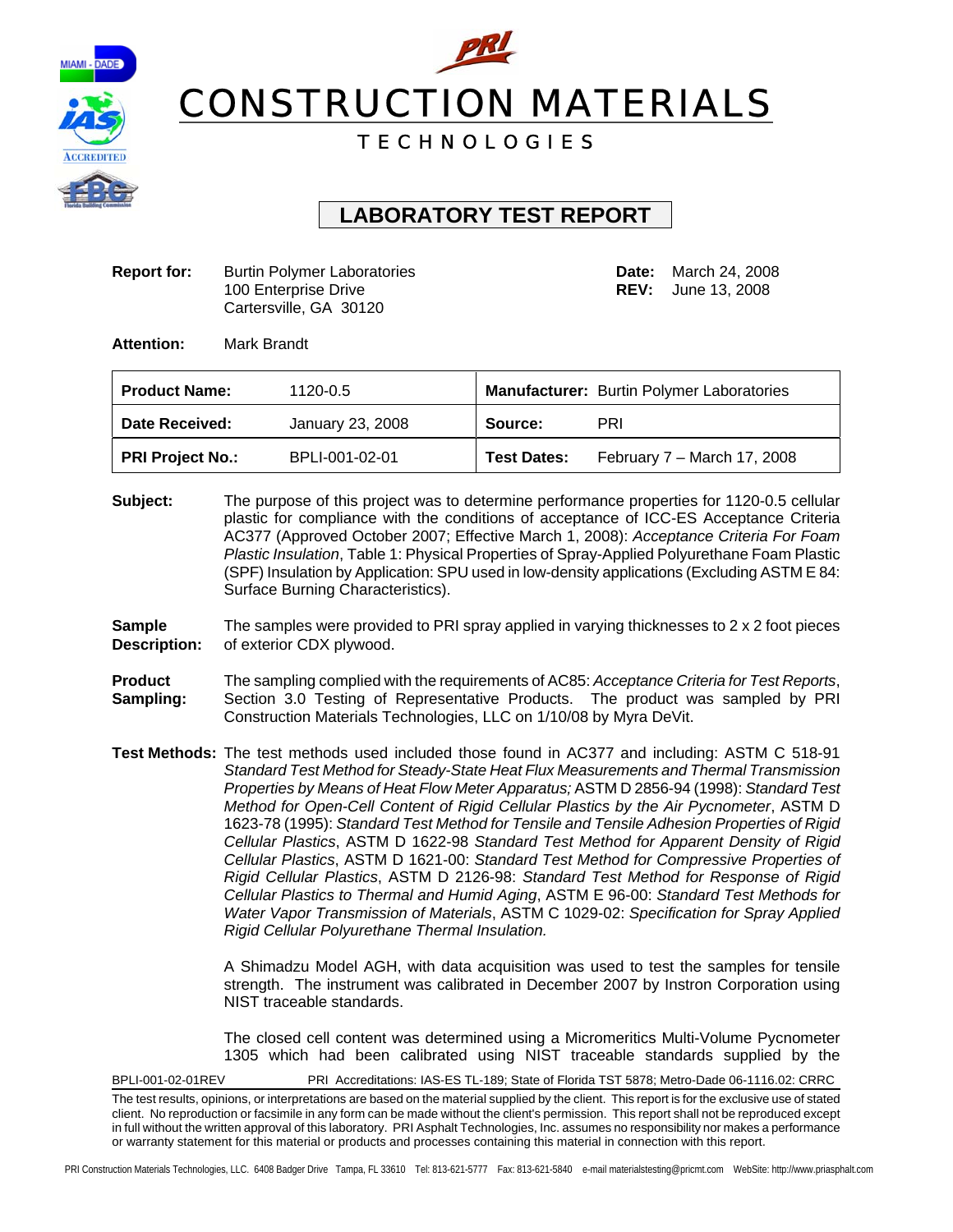manufacturer on date of test.

A Holometrics (Netzch-Gerätebau GmbH) Model Lambda 2300 was used for the ASTM C 518 testing. This instrument was calibrated on January 23, 2008 using 1450c NIST traceable primary standards. The calibration used multi-temperature points. The instrument has two heat flux transducers. The instrument calibration is verified weekly using the 1450c NIST traceable primary standards. The measurement uncertainty of this instrument taking into account the standard only is estimated at 2.6 percent with 95 percent confidence as estimated in NIST Special Publication 260-130. The instrument uncertainty is estimated at a maximum of 0.5 percent with 95 percent confidence based upon repetitive determinations of the 1450c standard and instrument specifications.

**Revision:** Aged thermal resistance values added to report.

|                                                                                                 | <b>SUMMARY TABLE</b>              |                   |                                                |
|-------------------------------------------------------------------------------------------------|-----------------------------------|-------------------|------------------------------------------------|
| Property                                                                                        | <b>ASTM Test</b><br><b>Method</b> | <b>Result</b>     | <b>AC 12</b><br><b>Requirement</b>             |
| <b>Thermal Resistance, Initial</b>                                                              |                                   |                   |                                                |
| Thermal Resistance @ 75.9°F mean<br>temperature at 1.07", °F h ft <sup>2</sup> /BTU             | C 518                             | 4.33              | Report                                         |
| Thermal Resistance @ 75.7°F mean<br>temperature at $2.08$ ", $\degree$ F h ft <sup>2</sup> /BTU | C <sub>518</sub>                  | 8.00              | Report                                         |
| Thermal Resistance @ 75.9°F mean<br>temperature at 4.01", $\degree$ F h ft <sup>2</sup> /BTU    | C 518                             | 14.60             | Report                                         |
| Thermal Resistance after 90 days at<br>140°F $\pm$ 2°F (Dry Heat)                               | C 1029                            |                   |                                                |
| Thermal Resistance @ 75.7°F mean<br>temperature at 1.01", $\degree$ F h ft <sup>2</sup> /BTU    | C <sub>518</sub>                  | 3.85              | Report                                         |
| Thermal Resistance @ 75.4°F mean<br>temperature at 2.03", °F h ft <sup>2</sup> /BTU             | C 518                             | 7.44              | Report                                         |
| Thermal Resistance @ 75.3°F mean<br>temperature at 4.04", $\degree$ F h ft <sup>2</sup> /BTU    | C <sub>518</sub>                  | 14.40             | Report                                         |
| Core Density, lbs/ft <sup>3</sup>                                                               | D 1622                            | 0.61              | <b>As Reported</b>                             |
| Tensile Strength, lbf/in <sup>2</sup>                                                           | D 1623                            | 4.9               | 3 min                                          |
| Closed Cell Content, %                                                                          | D 2856                            | 4.8               | $< 90$ min                                     |
| <b>Dimensional Stability</b><br>Dimensional Stability @ 158°F/97%<br><b>RH, %</b>               | D 2126                            |                   |                                                |
| 1 Day                                                                                           |                                   | 5.5               | 15 max Total<br>Change                         |
| 7 Days                                                                                          |                                   | 7.8               | 15 max Total<br>Change                         |
| <b>Surface Burning Characteristics</b>                                                          | E 84                              | <b>Not Tested</b> | 75 max flame<br>spread index,<br>450 max smoke |
| Water vapor permeability, perm-inch                                                             | E 96 (Desiccant)                  | 9.40              | <b>As Reported</b>                             |

## **Results of Testing:**

BPLI-001-02-01REV PRI Accreditations: IAS-ES TL-189; State of Florida TST 5878; Metro-Dade 06-1116.02: CRRC

The test results, opinions, or interpretations are based on the material supplied by the client. This report is for the exclusive use of stated client. No reproduction or facsimile in any form can be made without the client's permission. This report shall not be reproduced except in full without the written approval of this laboratory. PRI Asphalt Technologies, Inc. assumes no responsibility nor makes a performance or warranty statement for this material or products and processes containing this material in connection with this report.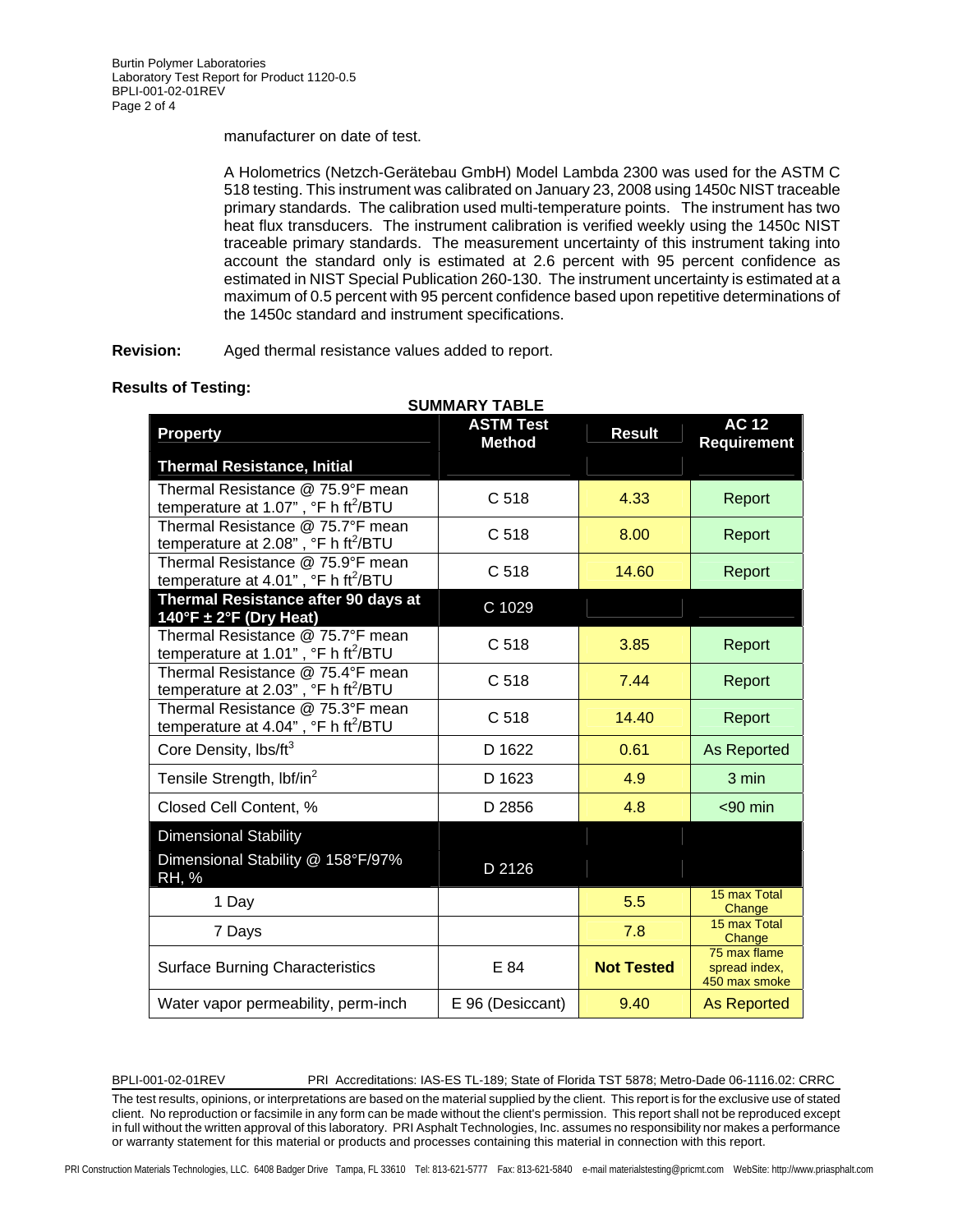Burtin Polymer Laboratories Laboratory Test Report for Product 1120-0.5 BPLI-001-02-01REV Page 3 of 4

## **Statement of Compliance**

This product complies with all of the requirements of ICC-ES Acceptance Criteria AC377 (Approved October 2007; Effective March 1, 2008): *Acceptance Criteria For Foam Plastic Insulation*, Table 1: Physical Properties of Spray-Applied Polyurethane Foam Plastic (SPF) Insulation by Application: SPU used in low-density applications **excluding ASTM E 84: Surface Burning Characteristics which were not tested.** This product is not qualified as a vapor retarder.

Signed: *Signed:* Signed: Charles Rumpeltin Kristi Howell Laboratory Technician **Laboratory Technician Date:** March 24, 2008 **Date:** June 13, 2008 **Signed:** Donald C. Portfolio

President

**Date:** June 13, 2008

BPLI-001-02-01REV PRI Accreditations: IAS-ES TL-189; State of Florida TST 5878; Metro-Dade 06-1116.02: CRRC

The test results, opinions, or interpretations are based on the material supplied by the client. This report is for the exclusive use of stated client. No reproduction or facsimile in any form can be made without the client's permission. This report shall not be reproduced except in full without the written approval of this laboratory. PRI Asphalt Technologies, Inc. assumes no responsibility nor makes a performance or warranty statement for this material or products and processes containing this material in connection with this report.